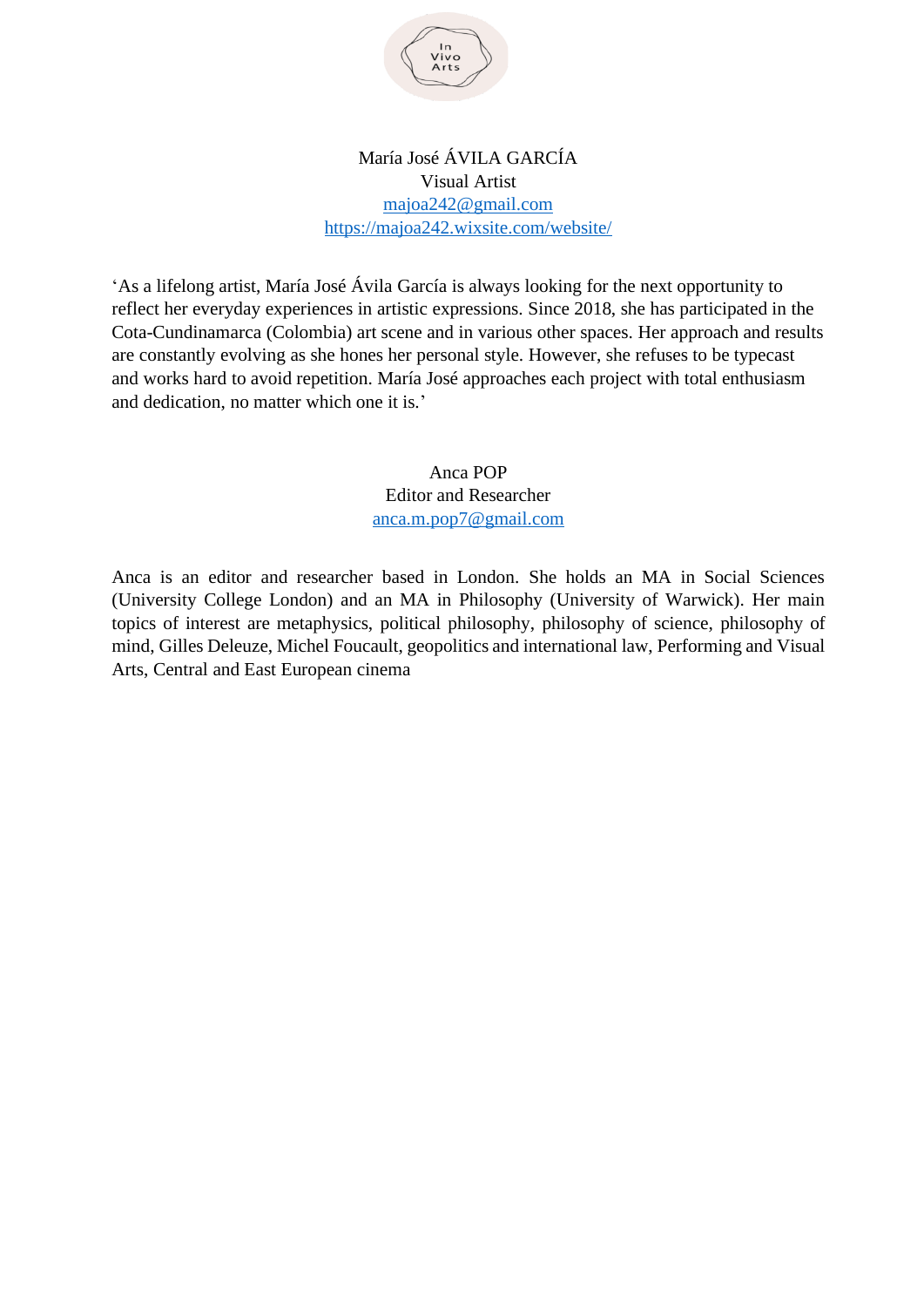

## *Otra Oportunidad* **- an Installation by María José Ávila García**



See the installation [here.](https://www.youtube.com/watch?v=eUNLX8n5D_Y)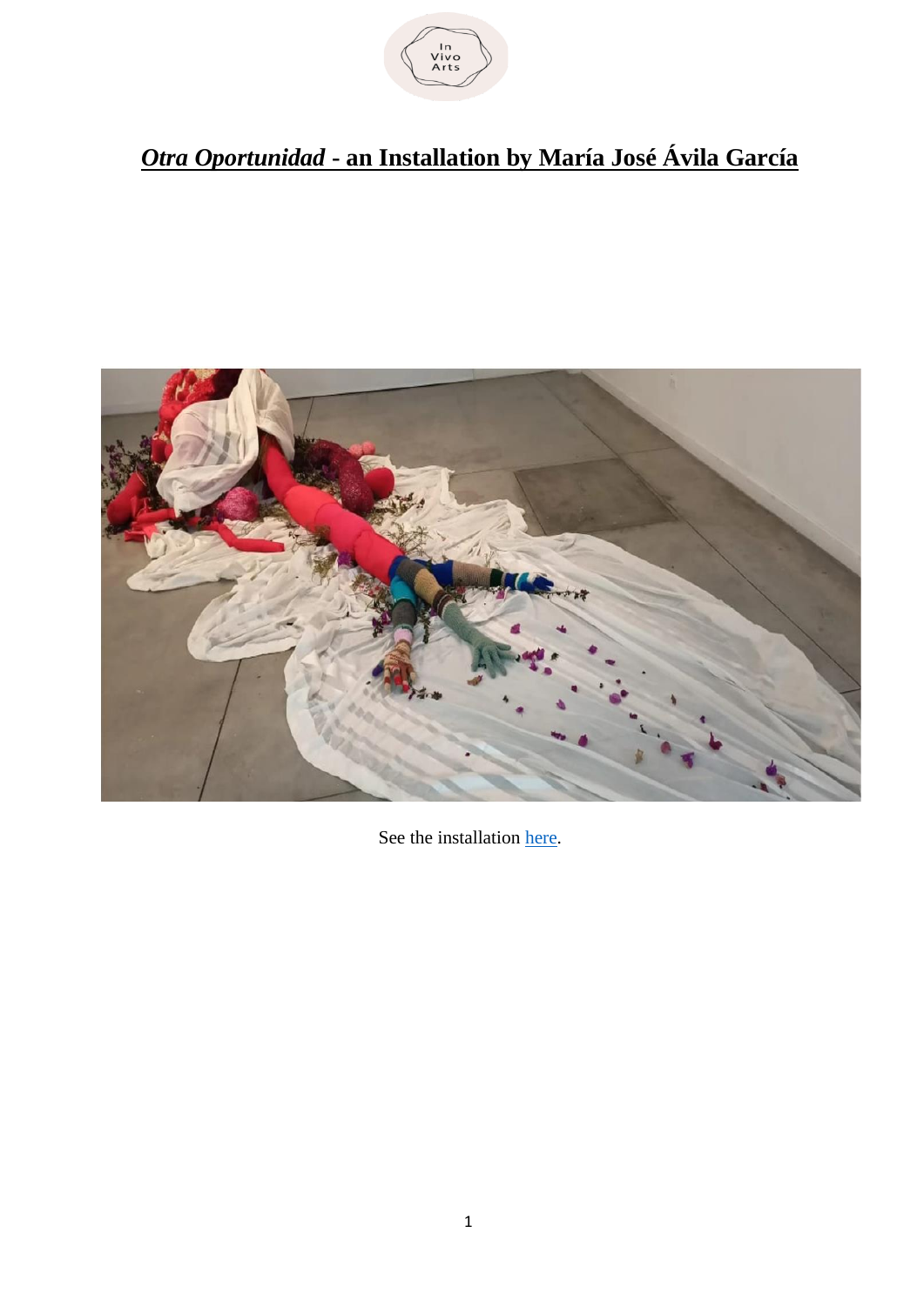

## OTRA OPORTUNIDAD (By María José Ávila García)

1. El Deseo

He decidido volver a nacer Rendida ante lo verdaderamente hermoso Volveré a nacer

Seré todo lo que un día soñé Ver el cielo por primera vez

Haré todo lo que un día soñé Ver el cielo por primera vez

Tendré todo lo que un día soné Ver el cielo por primera vez

2. La Creación

Carne viva Palpita, palpita, palpita Toma mis manos Toma mi aliento Soy incapaz de moverme

Carne viva Palpita, palpita, palpita Toma mis brazos Toma mi rostro Soy incapaz de moverme

El cielo es testigo Las nubes llorarán

3. El Nacimiento

Hijo de los que ya no están Del polvo y los recuerdos

Hijo de los que vendrán De la lluvia y el anhelo

Espero un sol cálido Que me haga cerrar los ojos

Soy tu carne Soy tu sangre Seamos juntos hijos Seamos juntos padres

ONE MORE CHANCE (Translated from the Spanish by Anca Pop)

1. Desire

I have decided to be born again Surrendered to the truly beautiful I shall be born again

I shall be everything I dreamt one day to be See the sky for the first time

I shall do everything I dreamt one day to do See the sky for the first time

I shall have everything I dreamt one day to have See the sky for the first time

2. Creation

Living flesh Throb, throb, throb Take my hands Take my breath I am unable to move

Living flesh Throb, throb, throb Take my arms Take my face I am unable to move

The sky is witness The clouds shall cry

3. Birth

Child of those who are no more Of dust and memories

Child of those to come Of rain and longing

I await a warm sun To make my eyes close

I am your flesh I am your blood Together let us be children Together let us be parents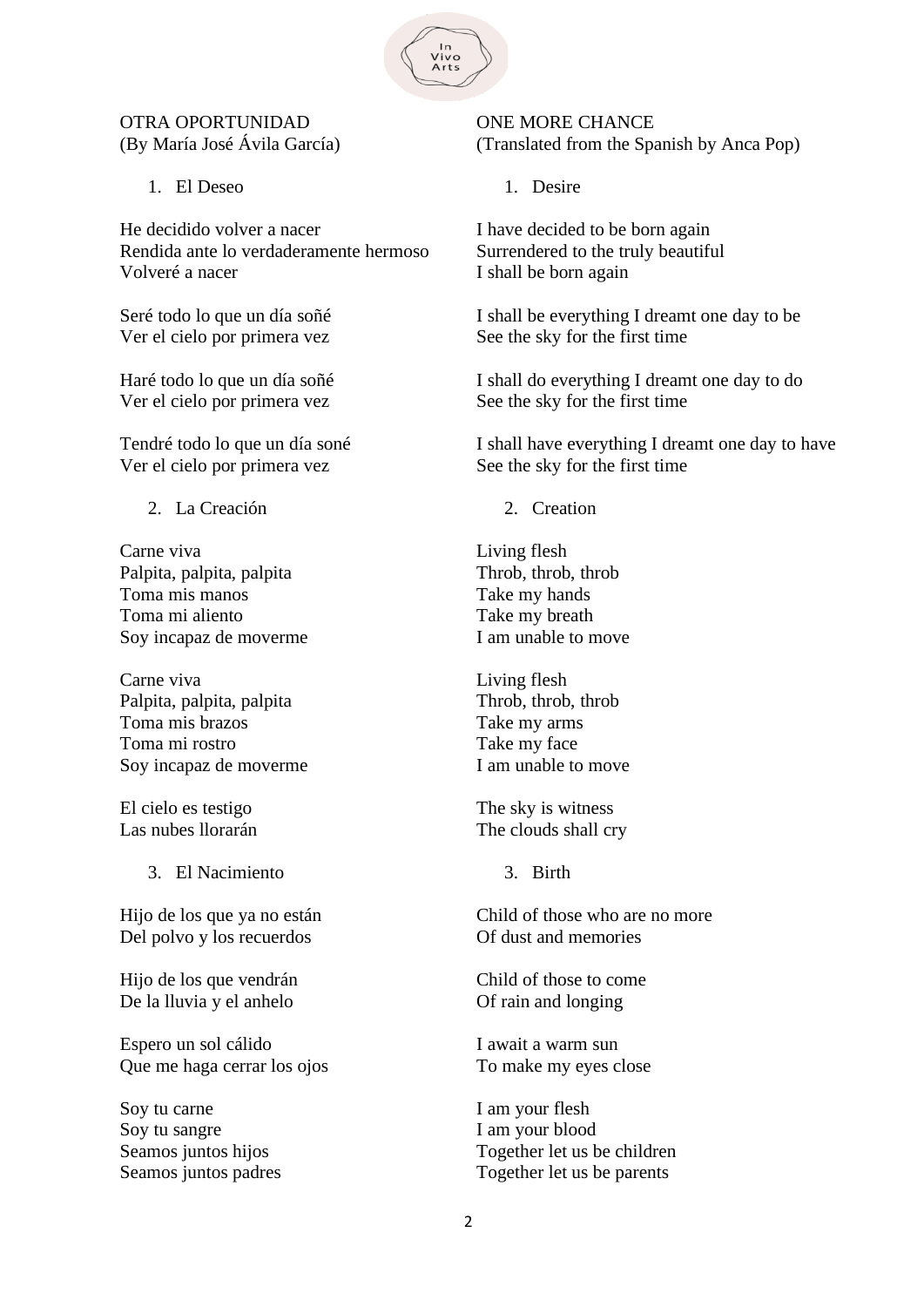

Growing up in the high-altitude vicinity of the Majuy sacred mountain, in Colombia's montane Bogotá savanna, María José would often find herself looking at the sky, gripped by the many skies the Majuy and the savanna were conjuring. Those were her skies – loyal witnesses to her and her family's life. But those were also the skies of her ancestors, the Muisca – legendary indigenous highlanders of the Colombian Andes, still inhabiting parts of today's central Colombia.

With a wind's blow, and a cloud's coming in and out of shape, they were maybe trying to tell her something. Ephemeral – yet, for a sky-eyed María José, ever more revealing – air sculptures. Perhaps that's why she felt compelled to immortalise them, by diligently putting together an ever-expanding photo archive of clouds.

Her more worldly surroundings were those of Cota (department of Cundinamarca) - a locality whose status she describes as perched between a town and a village; all the more so given to 'a rhythm of doing and of being' of its own. The unconventional and the uncategorisable were also present in her family. Raised by her grandparents (and many uncles) she was able to draw on their reservoir of patience and wisdom. Their lesson of love was not to rush her out of childhood and onto life's all too trodden paths; they taught her to tune her ear to the sound of her inner rhythm, forge her own rites of passage and her own place in the world. With the confident eye of seasoned sign-readers, they read the artistic cues in María José's personality and made sure to guide her towards her vocation when that bridge needed to be crossed. It was Uncle Felipe who, on a random walk, told a would-be Psychology student María José: 'That is not the right decision. You must study Art. I see you as an Art student'.

Nurturing and supportive as grandparents and relatives, her family are at the same time direct descendants of the ancient Muisca; even closer to the Muisca's old ways of life for being generationally distant from hyper-modern realities. Artisanal textile-making traditions, holistic medicinal practices, intuitive knowledge of how to forge a respectful relation with nature, an active and watchful interest in communal ties – formed an important part of María José's upbringing and afforded her a unique lesson of resilient world-building.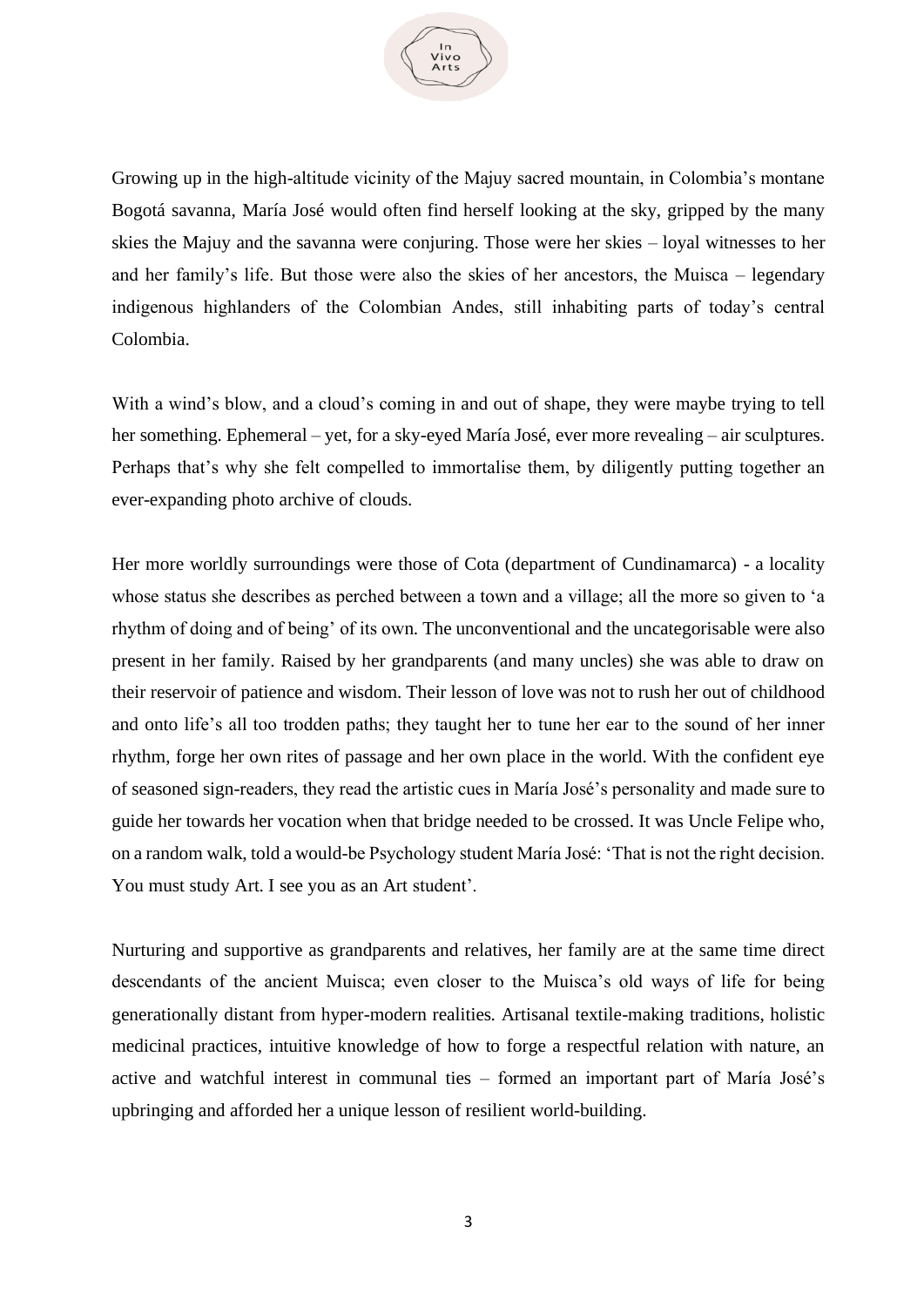

For the keen sensitive observer that she is, it was unavoidable that such learnings should also make their way into her artistic practice. In doing so, new meanings and possibilities are arising, new worlds being disclosed. The weaving and sewing passed on by her grandmother from a very young age, the hand-made fabrics María José collected as a child (their colours, textures, the memories knitted into their making), the myriad flowers, trees and plants sharing the household with her family (with their many roles, some medicinal, others spiritual), the friends and relatives who made up the local community – all have become something more than objects, practices and faces from the world of her childhood. As art materials and devices, they are witnesses and guides to María José's coming into being as an artist – part and parcel of an assiduous process of selfinvention.

And how profound and visceral this process proved to be! At its heart lies a formidable paradox: as a facilitator of the artist's birth, the world of María José's childhood will pay with its very worldliness, as it finds itself slowly left behind. The birth of the artist is a birth out of childhood and the world thereof, and into a period of self-world-building and creative auto-sufficiency. This is a critical moment for the nascent artist; the decision to part with the old world and embrace the new one has been taken, but the painful birth is yet to take place. She gathers her strength and some pieces of the old world around her – tokens of the price she must pay on her journey of self-discovery – and prepares to spring forth.

\*\*\*

Nestled in these musings, one feels hopefully enticed to tune into the atmosphere of a newly unlocked world – María José's latest work, 'Otra Oportunidad'. Exhibited in 2021 in the Bacatá Cultural Centre (Funza, Colombia), 'Otra Oportunidad' is a multi-layered installation, composed of an audio poem, a visual piece (a hand-crafted textile sculpture, plus adjoining items), and a pre-installation performance (the making of the sculpture, using various knitting and sewing techniques).

The project started with and was led by the poem 'Otra Oportunidad' (written by María José herself). The visual ensemble came to life gradually, as María José, during a period of pandemicoccasioned reflection, decided to return to the fabrics and crafts of her childhood, put to the side